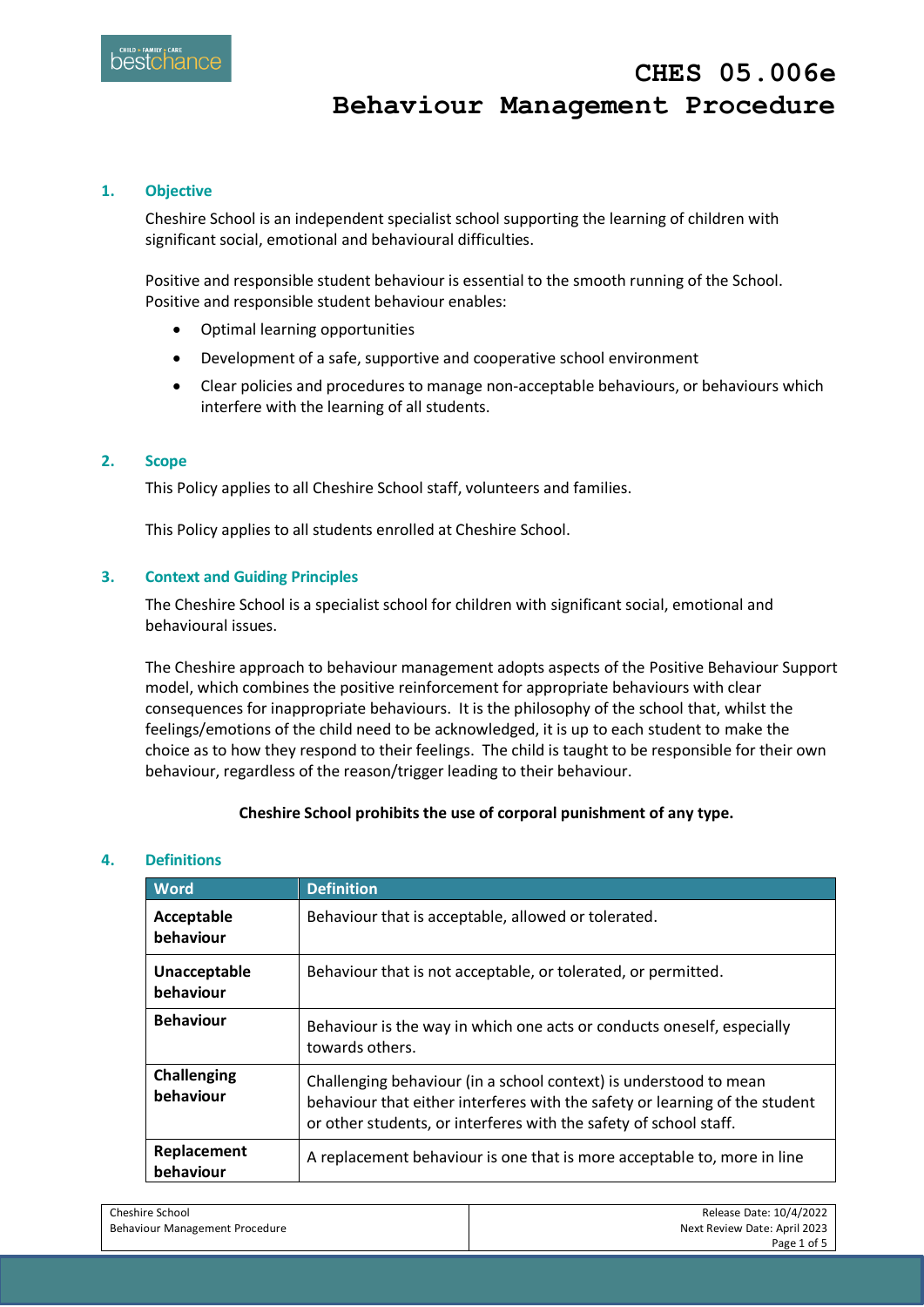|                                        | with the expectations of others, or causes less harm to self or others but<br>still meets the needs of the person.                                                                                                                                                                                                                                                                                                                      |
|----------------------------------------|-----------------------------------------------------------------------------------------------------------------------------------------------------------------------------------------------------------------------------------------------------------------------------------------------------------------------------------------------------------------------------------------------------------------------------------------|
| <b>Suspension</b>                      | When a student's attendance at school has been temporarily withdrawn,<br>on the authority of the Head of School, for a set period of time.<br>Suspension allows the parties involved to reflect on and enter into<br>dialogue about the behaviour and circumstances that have led to the<br>suspension, and to plan and/or review learning and behaviour supports to<br>assist a student to engage positively with school and learning. |
| <b>Expulsion</b>                       | Expulsion occurs when a student's attendance at the school is<br>permanently withdrawn by the Head of School. Expulsion involves the<br>termination of the contract entered into at the time of the enrolment by<br>the parent(s)/carer(s)/relevant person. The Head of School, wherever<br>possible, will work with the student and their parent(s)/carer(s)/relevant<br>person to arrange enrolment with another school.              |
| <b>Behaviour Support</b><br>Plan (BSP) | A behaviour support plan (BSP) is a document that addresses<br>inappropriate behaviour of a student, and outlines strategies to improve<br>their behaviour.                                                                                                                                                                                                                                                                             |

# **5 Procedure**

# **5.1 Positive Behaviour Supports**

## **5.1.1 Behaviour Support Plans**

 Each student is to have an individual Behaviour Support Plan (BSP) in place within the first term of commencing. The BSP is developed for each child to support their individual needs and includes, but is not limited to their teacher, parents, guardians and carers, significant others nominated by the parents, guardians and carers, Cheshire support staff (psychologist, speech pathologists) and the student's external health professionals as appropriate.

The BSP will be treated as a working document as both relevant staff and members of Children's Therapy Services will be invited to provide feedback and comments on what strategies are working and which strategies are not working. The BSP will be printed out and presented at the biannual Student Support Group (SSG) meeting for all stakeholders to review and sign.

 Each BSP will be reflective of each individual student and will include specific behavioural goals developed with them, their teacher and family. The goal will focus on targeting the behaviour that has/will interfere most with their ability to engage in mainstream education.

## **5.1.2 Other Supports**

 A strong curriculum focus on the personal, social and emotional capabilities delivered by staff with expertise in working with challenging behaviours. Key resources include:

| Cheshire School                | Release Date: 10/4/2022      |
|--------------------------------|------------------------------|
| Behaviour Management Procedure | Next Review Date: April 2023 |
|                                | Page 2 of 5                  |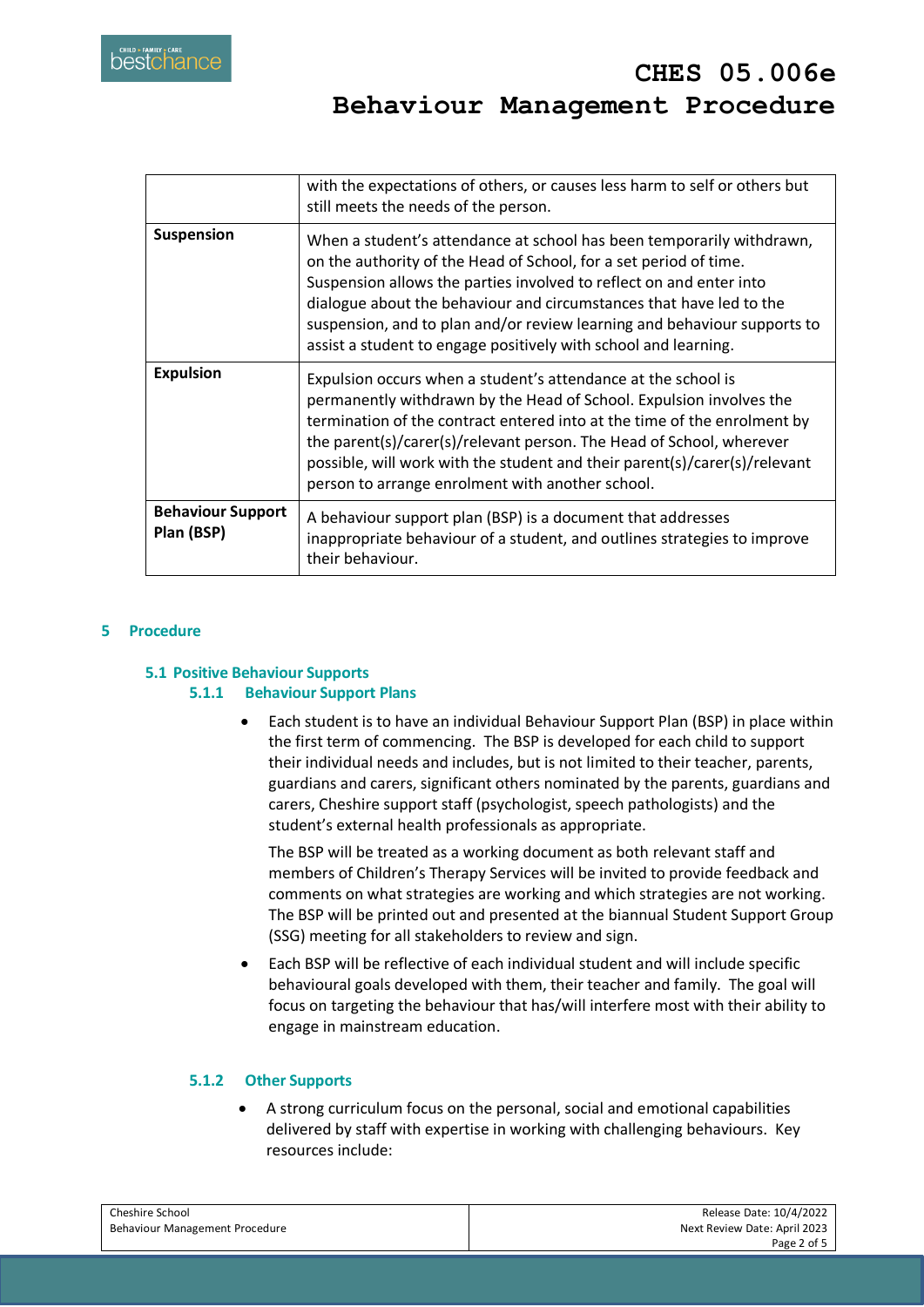

**Behaviour Management Procedure**

**CHES 05.006e** 

- **Rights, Resilience and Respectful Relationships**
- **Bounceback**
- My Wellbeing Journal
- **The Big Life Journal**
- Small group and whole class sessions utilising the expertise of in-house allied health professionals
- Positive reinforcements such as, but not limited to:
	- Class Doio points
	- **E** Student of the Week
	- **EXEC** Student of the Term
	- **•** Weekly excursions

### **5.2 Response to inappropriate/challenging behaviours**

- Reinforcement of expectations
- Follow Behaviour Support Plan
- Focus is on behaviour influences, triggers and function
- Explicit teaching of replacement behaviours
- Relocation to a quiet space in the classroom/outside the classroom
- Relocation to a safe space
- Loss of Dojo Points
- Withdrawal of privileges
- Use of the language of "choice"
- Use of the Zones of Regulation to support de-escalation and re-regulation
- Use of in-house allied health professionals to provide support by way of additional assessments, specialist support and explicit support in de-escalation, re-regulation and targeted behaviours
- Review of the student Behaviour Support Plan where adjustments are required

### **5.3 Suspension**

## **The Head of School will ensure that:**

- All parents/carers and students are aware of the circumstances under which a student will be suspended
- Parents/carers will be notified verbally with follow up in writing of the reasons for, and dates for suspension
- The student's return to the school will only occur following a re-entry meeting between the student, their parent/carer, teacher responsible and Head of School. The intention of the meeting is for the student to recognise and account for their behaviour, and to develop a plan of action (strategies and support) to manage their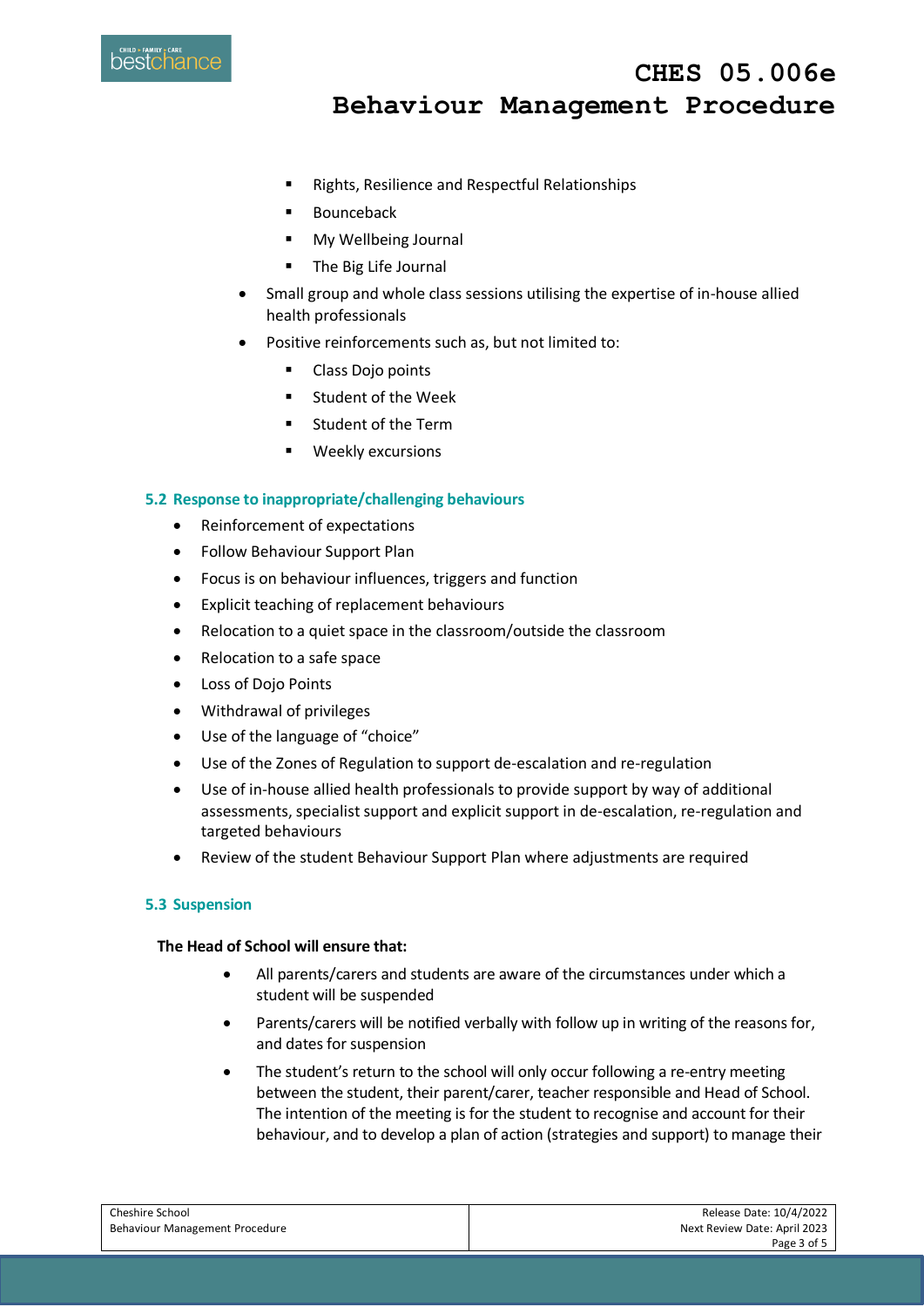

behaviour should similar circumstances occur in the future. The student will not be permitted to re-enter the classroom until this plan is developed.

# **5.3.1 Grounds for Suspension**

- The Head of School may suspend a student if, while engaged in, or travelling to or from any school activity, the student:
	- o Is violent to a person
	- o Threatens the health, safety or wellbeing of any person
	- $\circ$  Causes damage or destruction of property or is involved in the theft of property
	- o Possesses, uses, or assists another person to use prohibited drugs or substances
	- o Persistently fails to comply with any reasonable, clearly communicated instruction of the Head of School, teacher or other staff member, especially when this puts at risk the safety of themselves or others
	- o Absconds from the school grounds
- Or if the student consistently:
	- $\circ$  Interferes with the wellbeing, safety or educational opportunities of any other student
	- o Vilifies, defames, degrades or humiliates another person based on any personal attribute protected by law.

## **5.4 Expulsion**

Whilst the Head of School and staff of the school will make every effort to continue the educational placement of a student, in extreme circumstances, at the discretion of the Head of School a student may be expelled from the school.

The Head of School is responsible to ensure that:

- **•** School's Behaviour Management Policy and Procedures have been followed
- Student's Individual Behaviour Support Plan has been developed and consistently implemented
- Student's behaviour has not changed despite strategies implemented
- Student and parent/carer are informed that expulsion is being considered
- The student and parents/carers are head by convening a student support group meeting

## **5.4.1 Grounds for Expulsion**

Expulsion may result when the magnitude of the student's behaviour outweighs the need of the student to receive an education when compared to the need to maintain the:

- Health, safety and wellbeing of other staff and students at the school as well as themselves
- Effectiveness of the school's educational programs

**Note:** The student may be immediately suspended pending expulsion, if the severity of the situation and the possibility of immediate threat requires it.

| Cheshire School                | Release Date: 10/4/2022      |
|--------------------------------|------------------------------|
| Behaviour Management Procedure | Next Review Date: April 2023 |
|                                | Page 4 of 5                  |